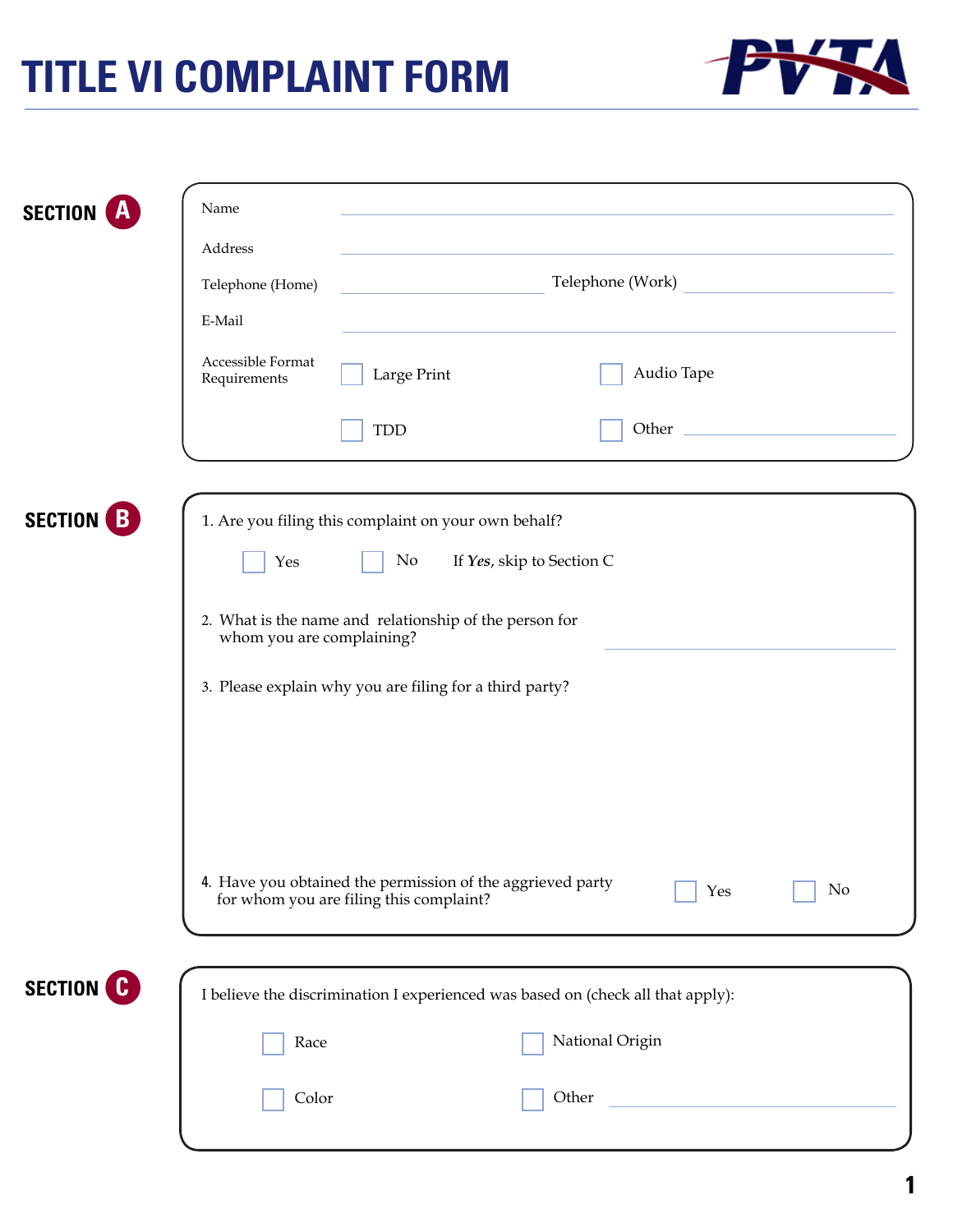

**SECTION** D <br>Date of Alleged Discrimination (month, day, year)

Explain as clearly as possible what happened and why you believe you were discriminated against. Describe all persons who were involved. Incide the name and contact information of the person(s) who discriminated against you (if known) as well as names and contact information of any witnesses. If more space is needed, please use the back of this form.



Why do you believe these events occurred?

Please explain how you feel that others were treated differently than you.

How can this complaint be resolved to your satisfaction?